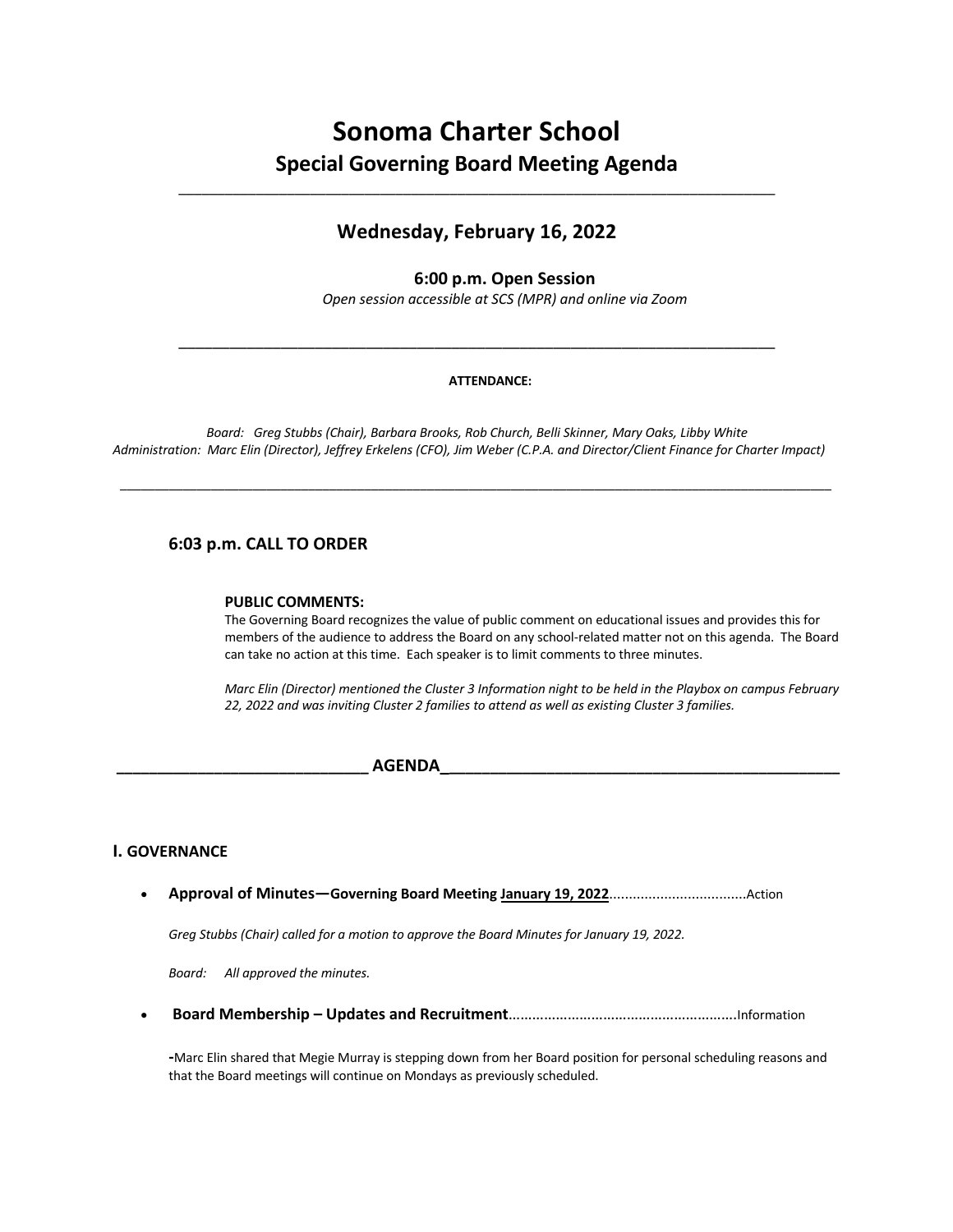**-** Greg Stubbs (Chair) will be leaving his position on the Board this spring or summer and other Board members were queried about their interest in acting as Chair. A Board member suggested that a posting be created for the Chair replacement and other Board members with specific skills that would be useful to the Board.

• **Board Calendar – Plan for Special Sessions** ………………………………………………………Discussion

**-**Marc Elin said that special sessions of the Board would need to be added to the existing meetings calendar to approve the Annual Audit (deadline Feb. 28, 2022). This would most likely be an abbreviated meeting simply to approve the audit and did not require discussion. The Open Meetings were added to be:

- o Feb. 28, 2022, 6:00 p.m.
- o Mar. 30, 2022, 6:00 p.m.
- o Apr. 13, 2022, 6:00 p.m.

The existing meetings schedule will remain as is.

#### **II. FISCAL**

#### • **Elementary and Secondary School Emergency Relief (ESSER)**

**Recommended Revision to ESSER-III Expenditure Plan** ……………………………………Information

-Jeffrey Erkelens (CFO) reviewed the report (see attached) and explained that the ESSER plan the Board had approved had been changed as a result of the Department of Education revising their initial requirements for expenditures. The changes indicated that teacher salaries are now considered a legitimate use of funds. Jeffrey recommended drawing down all the funds this year.

• **Board Financial Report for January 2022 and Year-End Projections**……………Information and Discussion

*This report was presented by Jim Weber, C.P.A. and Director of Client Finance fort Charter Impact.. Charter Impact is the contracted provider of accounting/payroll services for SCS.*

-The monthly Finance Presentation was explained for January 2022. Jim Weber said that SCS continues to work with a deficit of \$210,000 but explained that there is a better funding balance this year than the original budget.

-A board member asked if Charter schools were subject to the same considerations as public schools regarding student absenteeism as a result of COVID and the direct impact on school funding. Jeffrey responded that "no" Charter schools were not under the same "umbrella" as public schools although there has been an ongoing request by Charter schools for consideration to be included in the policy.

-Jeffrey Erkelens (CFO). Explained the Multi-Year Projection Assumptions and the Special Education Department Financial Update

#### • **Supplement to the Annual Update to the 2021-22 Local Control and Accountability Plan (LCAP)**

-Marc Elin said this is considered a supplement to the Annual Update and mid-year review for the LCAP report. It is a narrative report added to the original document but does not include anything new.

-Greg Stubbs (Chair) asked for approval by the Board and the Board unanimously approved the Supplement.